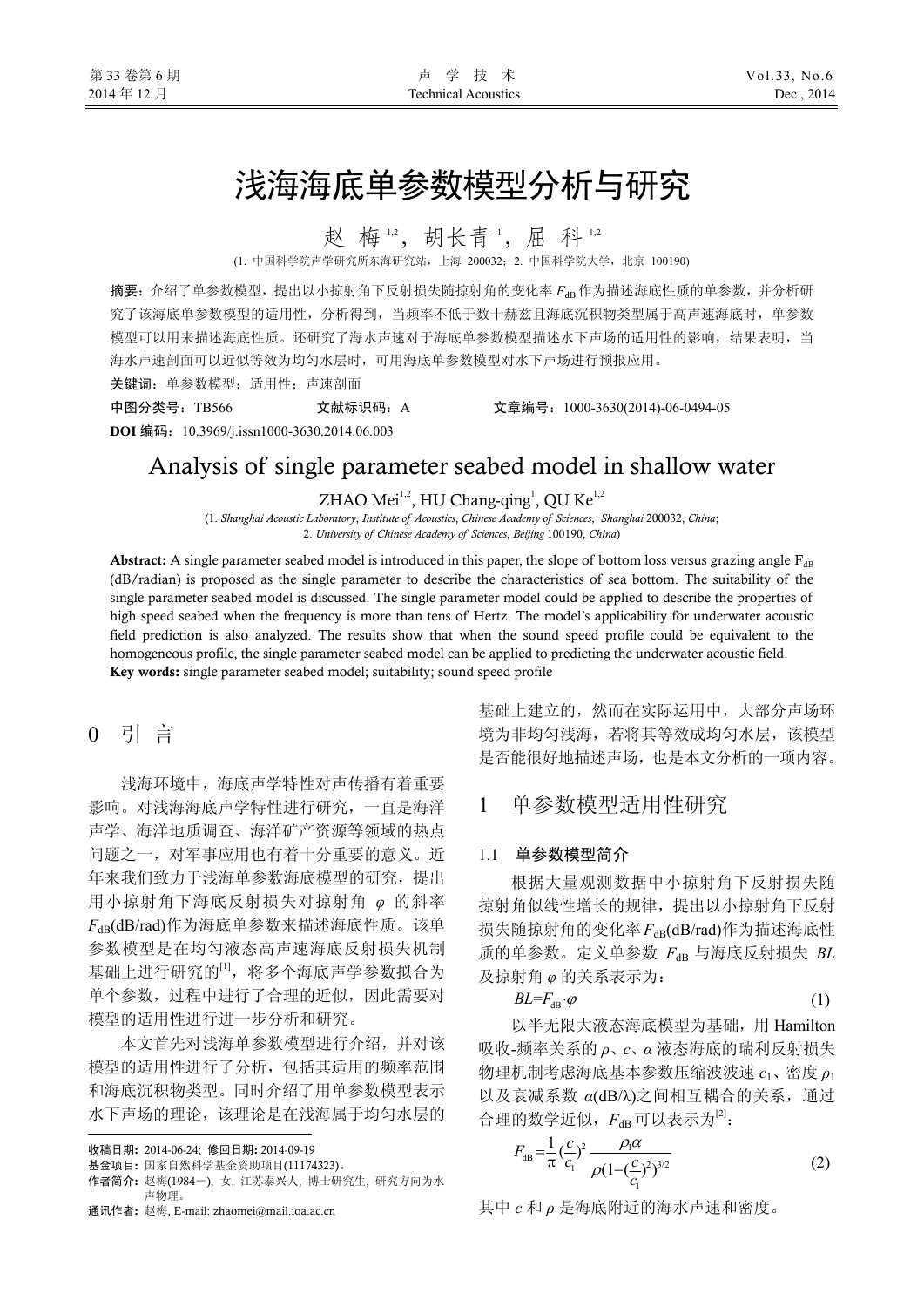#### 1.2 单参数模型频率适用范围研究

单参数模型是基于液态高声速海底模型[1], 如 图 1 所示。公式(2)的推导服从 Hamilton 吸收-频率 关系的 *ρ*、*c*、*α* 液态海底的瑞利反射损失物理机制, 若要该物理机制在很大程度上接近实际情况,需要 把频率范围考虑得恰当,限制其低频下限。



考虑该反射损失机制,对于分层结构海底,海 底反射损失可以表示为:

$$
V(\varphi) = \frac{m \sin \varphi - \frac{1}{ik_0} \left[ \frac{Z_1'(0)}{Z_1(0)} + \frac{\rho_1'(0)}{\rho_1(0)} \right]}{m \sin \varphi + \frac{1}{ik_0} \left[ \frac{Z_1'(0)}{Z_1(0)} + \frac{\rho_1'(0)}{\rho_1(0)} \right]}
$$
(3)

其中: φ为掠射角; k<sub>a</sub>为靠近海底处海水中的波数;  $m = \rho_1(0)/\rho_0$ ;  $Z'_1(z) = dZ_1(z)/dz$ ;  $\rho'_1(z) = d\rho_1(z)/dz$ .  $\rho_0(z)$ 和 $\rho_0$ 分别为海底和海水密度; Z<sub>1</sub>(z)为海底介质 中满足辐射条件的 Bergmann 波函数。

对于小掠射角 *φ*, 当满足条件式 (4)时:

$$
\begin{cases} \left| \frac{1}{\left[k_1^2(0) - k_0^2 \cos \phi\right]} \frac{d}{dz} \left[k_1^2(0) - k_0^2 \cos \phi\right]^{1/2} \right| < 1\\ \left| \sqrt{1 - n_0^2} \right| > \left| \frac{1}{\rho_1 k_0} \frac{d \rho_1(0)}{dz} \right| \end{cases} \tag{4}
$$

海底的深部分层结构的影响将不明显,此时反射损 失可以由表层参数所描写的瑞利反射表示:

$$
V(\varphi) = \frac{m \sin \varphi - \sqrt{n^2(0) - \cos^2 \varphi}}{m \sin \varphi + \sqrt{n^2(0) - \cos^2 \varphi}}
$$
(5)

频率范围的下限由条件式(4)决定,式(4)中的  $k_i(z)$  为海底中的波数,  $n$  为界面折射率。

海成派視是一般 
$$
\frac{\rho_1'(0)}{\rho_1(0)}
$$
的数量級的为 10<sup>-3</sup>m<sup>-1</sup>,

因此,对于小掠射角,当频率高于数十赫兹时密度 变化可忽略,此时,Hamilton 吸收-频率关系的 *ρ*、*c*、 *α* 液态海底的瑞利反射损失物理机制,在很大程度 上接近实际情况,可采用单参数模型描述海底性质。

### 1.3 沉积物类型适用范围研究

Hamilton 把沉积层海底分为九类<sup>[3]</sup>, 第九类为 低速海底,反射机制与高速海底不同,故单参数模 型不适用。其余八类海底属"高声速"海底,在小 掠射角时,具有良好的反射性能,计算的瑞利反射 损失结果如图 2 所示,在小掠射角下瑞利反射损失 随掠射角线性增大。





表 1 给出了 1 kHz 下八种沉积物相应的  $F_{\text{dB}}$  值, 由公式(2)计算得出。

表 1 八种沉积物参数 Table 1 Eight sediment parameters

| 沉积类型    | $c1$ /<br>(m/s) | $\rho_1$ /<br>$(kg/m^3)$ | 孔隙率<br>$n\frac{9}{6}$ | $\alpha$ /<br>$(dB/\lambda)$ | $F_{\rm dB}$ /<br>(dB/rad) |
|---------|-----------------|--------------------------|-----------------------|------------------------------|----------------------------|
| 粗砂      | 1836            | 2.034                    | 38.6                  | 0.8708                       | 2.1245                     |
| 细砂      | 1759            | 1.962                    | 44.5                  | 0.8879                       | 3.1466                     |
| 极细砂     | 1709            | 1.878                    | 48.5                  | 1.0411                       | 4.9847                     |
| 粉砂质砂    | 1658            | 1.783                    | 54.2                  | 1.1155                       | 8.0519                     |
| 砂质粉砂    | 1644            | 1.769                    | 54.7                  | 1.0659                       | 8.9346                     |
| 粉砂      | 1615            | 1.740                    | 56.2                  | 0.9286                       | 11.330                     |
| 砂-粉砂-黏土 | 1582            | 1.575                    | 66.3                  | 0.1854                       | 3.8333                     |
| 黏土质粉砂   | 1546            | 1.489                    | 71.6                  | 0.1475                       | 10.219                     |

基于以上 8 种类型沉积物参数,利用单参数模 型计算的传播损失与全参数模型(海底密度、声速和 声衰减)预报的传播损失进行比较,比较吻合。说明 以上 8 种类型均适用。图 3 为细砂质海底类型单参 数与全参数预报传播损失比较图。



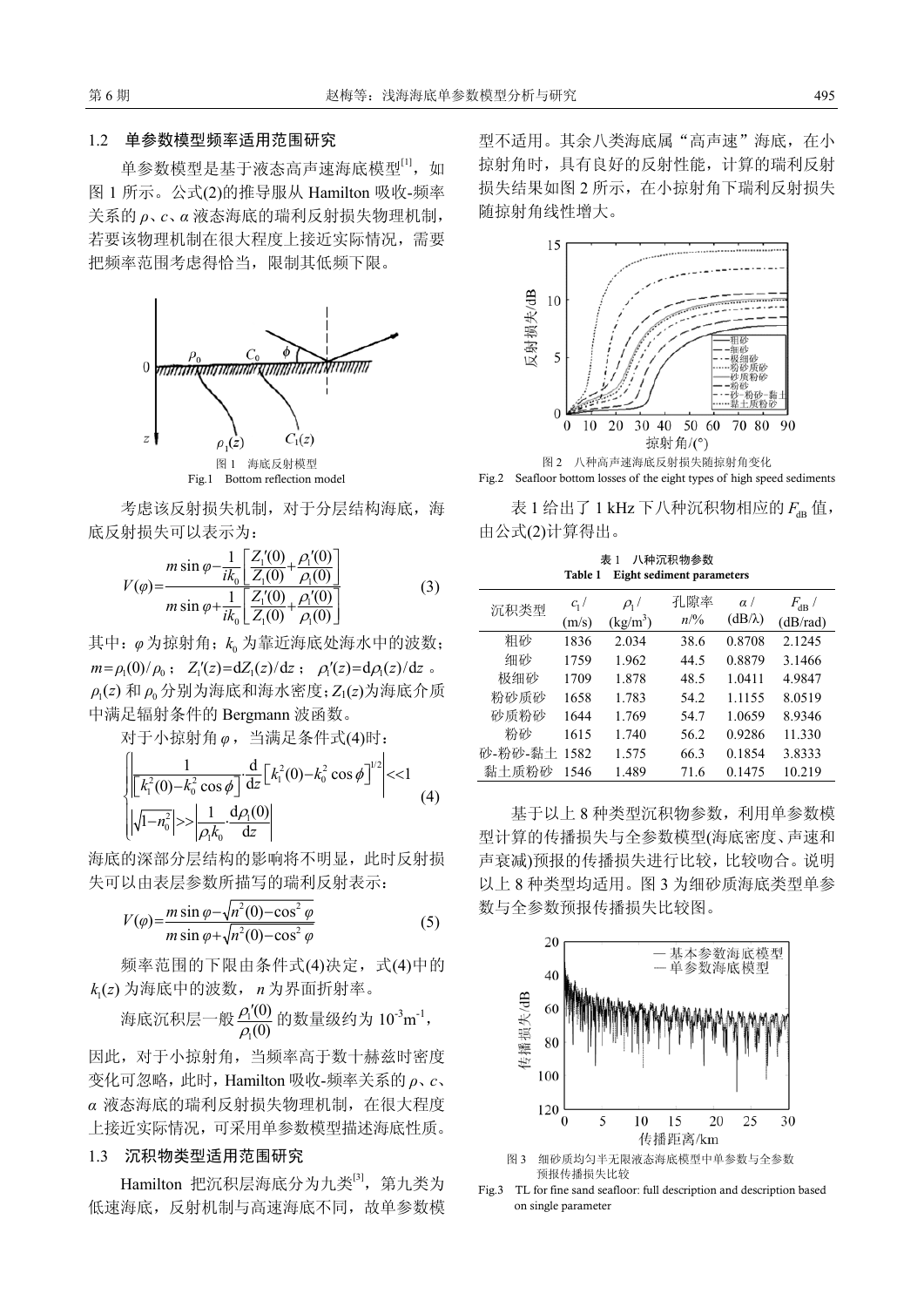### 2 单参数模型表示水下声场的适用 性分析

### 2.1 理论描述

基于平滑平均声场理论进行推导,得到用单参 数模型表示水下声场的公式。声源声强 *I*<sup>0</sup> 在距离 *r* 处的声强 *I* 的单参数表达式为<sup>[4]</sup>

$$
I = \frac{\lambda I_0}{H^2 r} \sum_{l=1}^{N=2H/\lambda} \exp(-\frac{l^2 \lambda^2 rF}{8H^3})
$$
 (6)

其中:  $F$ = $F_{\rm dB}$ /(10 log<sub>10</sub> e); *l* 为简正波号数; 有效简 正波数 *N*=2*H* /λ, 其中 *H* 为海深, λ 为波长。

如式(6)所示,波长 *λ* 为一常数,因此计算波长 *λ* 时只能使用海水平均声速,即将海水视为等声速 剖面。在实际运用中,大部分声场环境并非均匀浅 海,此时该理论是否适用,需先对其进行分析。

### 2.2 海水声速对于单参数模型表示水下声场的影响

利用 2001 年中美联合考察实验数据进行模拟 仿真, 海底参数为: 沉积密度 1.88 g/cm<sup>3</sup>、沉积声 速 1692 m/s、200 Hz 的 1/3 倍频程内平均声衰减系 数 0.13 dB/λ。海水深度 105 m,海水密度 1.025 g/cm<sup>3</sup>、平均声速 1519 m/s。计算单参数  $F_{\text{dB}}$  为 0.7157 dB/rad。图 4 为计算机仿真利用 Krakenc 计算(瑞利 液态海底)模型和单参数模型计算传播损失的比较 图, 由于 Krakenc 计算时包含了相位关系, 表现出 声场相干结构,但是其能量总是在单参数模型计算 的平滑平均曲线附近均匀分布,两者符合很好,说 明当海水声速剖面取等声速时用单参数描述声场 是可行、准确的。



model, three parameters using Krakenc model)

实际运用中,大部分声场环境为非均匀浅海, 尤其在负跃层条件下,声源接收位置不同,声传播 损失相差会很大,因此运用单参数模型描述声场 时,需先分析声场环境是否可等效成均匀水层。根 据实验海域水声环境,将海水声速剖面简化为上下 两个均匀层组成的理想跃层,如图 5(a)和 5(b)所示, 图 5 为 2008 年中国北黄海实验中的声速剖面环境 及其简化情况,通过数值仿真,计算不同声速剖面 下的声传播衰减,研究上下两个均匀层声速之差 Δ*C* 可以视为"弱跃层"的极限范围。在这种"弱 跃层"条件下,预报的声传播衰减结果与等声速剖 面条件下的计算结果比较接近。



声源深度取实验中实际爆炸时的声源深度(*sd*) 25 m,图 6 和图 7 分别为在图 5 的仿真环境条件下, 接收深度(*rd*)为 20 m 和 50 m 时,不同 Δ*C* 条件下计 算出的海底声传播损失。从图 6 和图 7 可以看出, 接收位置位于跃层上方时, ΔC 不超过 6 m/s, 预报 的声传播衰减结果与等声速剖面条件下的计算结 果比较接近,接收位置位于跃层下方时,Δ*C* 不超 过 3m/s,预报的声传播衰减结果与等声速剖面下的 计算结果比较接近。在这种Δ*C*不超过6 m/s和3 m/s 的"弱跃层"条件下,单参数模型可以很好地描述 水下声场。

当实验海域声速剖面为"弱跃层",即可近似 为等声速剖面时,还需选取适当的等效声速作为计 算参数。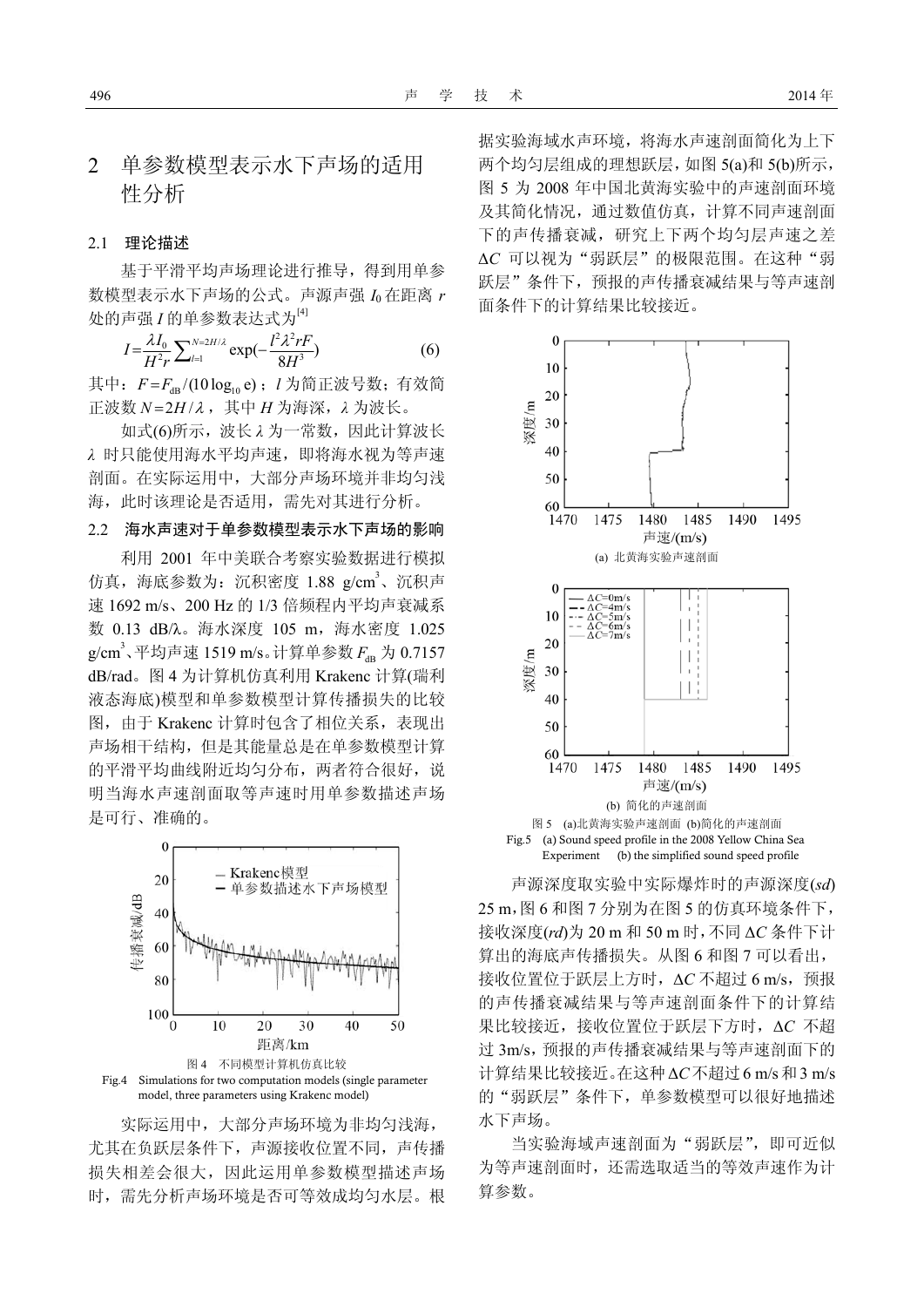









图8为根据公式(2)计算的单参数对于海底附近

海水声速的敏感度,该图亦反映了均匀浅海条件下 频率为 1 kHz 时单参数对海水声速的敏感度。从该 图可以看出,均匀浅海条件下,海底单参数对海水 声速的敏感度不大。

分别取北黄海实验海域海面附近(等声速剖面 1)和海底附近(等声速剖面 2)的声速作为等声速剖 面的等效声速值,与实际跃层声速剖面计算的声传 播损失进行比较。图 9 和图 10 分别为北黄海实验 中,中心频率为 200 Hz,接收深度分别为 20 m 和 50 m 时三种不同声速剖面数值计算的声传播衰减 对比图。图 9 可以看出,三种不同声速剖面下计算 出的传播衰减曲线比较接近,等效声速选择最大声 速(海面附近)和最小声速(海底附近)时对于声场预 报的影响很小。此时,北黄海的海水声速剖面可近 似看作等声速,且等效声速的选取不影响声场预报 结果,可选取声速剖面上任意一值作为等效声速。 图 10 中实际跃层声速剖面计算的声传播损失与等 声速层的计算结果最大可相差 5 dB, 原因是接收位 置位于跃层下方时,实际声速剖面上下跃层声速差 超过了 3 m/s 的极限, 近似"弱跃层"的效果稍差。



图 9 上发上收,不同声速剖面下的声传播衰减曲线 Fig.9 Transmission loss curves calculated for different sound speed profiles, source in the upper layer, and receiver in the lower layer



图 10 上发下收,不同声速剖面下的声传播衰减曲线 Fig.10 Transmission loss curves calculated for different sound speed profiles, source in the upper layer, and receiver in the lower layer

### 3 结 论

(1) 当频率高于数十赫兹时密度变化可以忽 略,此时,Hamilton 吸收-频率关系的 *ρ*、*c*、*α* 液态 海底的瑞利反射损失物理机制,在很大程度上接近 实际情况,可采用单参数模型描述海底性质;

(2) Hamilton 划分的九类沉积层海底,第九类 为低速海底,其余八类海底属"高声速"海底,在 小掠射角时,具有良好的反射性能,可运用单参数